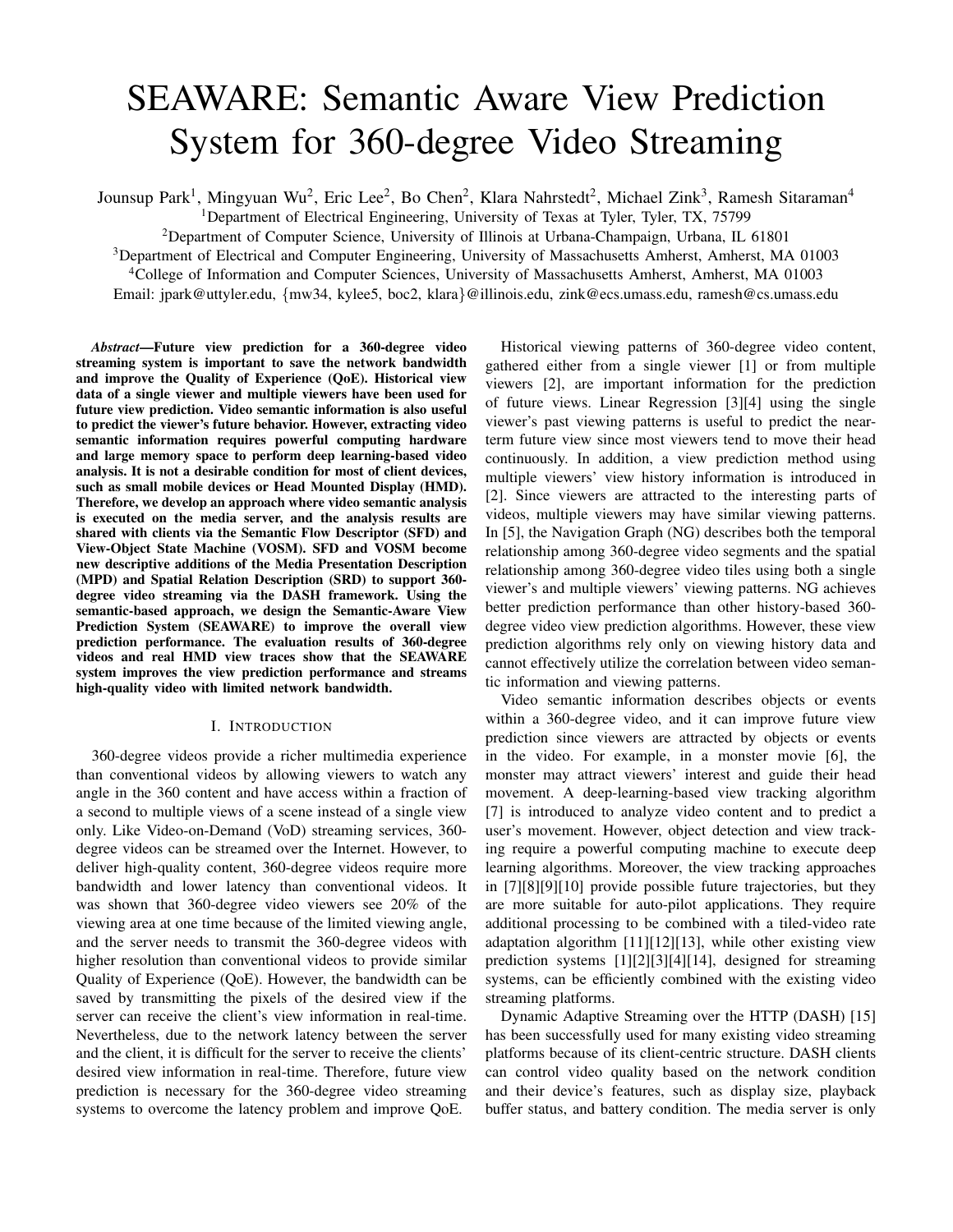required to provide Media Presentation Description (MPD) and the client's request bitrates for video segments described in the MPD. As 360-degree videos are becoming more popular, Spatial Relationship Descriptor (SRD) [16] is introduced to support tile-based videos, such as multiview videos or omnidirectional videos [17][18]. The high-resolution video frames are cut into smaller tiles. and the tiles are encoded independently using legacy video encoders, such as HEVC [19]. SRD includes the tile configurations to allow the client to render a view of the received tiles. However, there is no descriptor to describe the semantic information of the videos, so the client devices are solely responsible for video analysis to predict future views.

In this paper, we propose the advanced media presentation description method and a semantic-aware view prediction algorithm. We show that the client devices can perform view prediction more efficiently and accurately if the media server provides the semantic information, because the viewers will "see where" interesting objects are located. The proposed Semantic-Aware View Prediction System (SEAWARE) performs the video semantic analysis and records the semantic information on the server. The server provides a part of the semantic information to the clients when the clients request the information. Client devices perform future view prediction using the information provided by the server.

We can summarize the contributions of this work as follows. (1) We propose the advanced media presentation description method that encapsulates new semantic information of 360 degree video content via the Semantic Flow Description (SFD) and View-Object State Machine (VOSM). (2) SEAWARE works on top of the DASH standard and utilizes MPD, SRD, SFD and VOSM information in a coordinated manner. (3) The SEAWARE system utilizes more computing power on the server-side to get more accurate video analysis data. (4) The experimental results show that the SEAWARE system has more efficient and accurate view prediction performance than previous approaches.

This paper is organized as follows. Section II details the semantic-aware 360-degree video streaming systems. Section III presents our view prediction algorithm using advanced meta data. Section IV presents experimental results, and Section V concludes the paper.

#### II. SEMANTIC-AWARE VIEW PREDICTION SYSTEM

# *A. Semantic Information of 360-degree Videos*

There are many methods to analyze semantic information of videos, but this information is rarely utilized for view prediction. Some works [7], [20] use a deep learning algorithm to analyze the video and utilize this information to predict viewers' motion, but most of mobile devices are not powerful enough to process deep learning algorithms in realtime. Moreover, the server has whole video segments with the original video quality, while the clients rarely have high quality video segments. The server can provide much accurate semantic information for future segments. Figure 1 shows the relationship of view patterns and objects in the videos.

| No             | Content                | Length | Category    |
|----------------|------------------------|--------|-------------|
|                | Conan                  | 2'44'' | Performance |
| $\overline{c}$ | Ski                    | 3'21'' | Sport       |
| 3              | Help                   | 4'53'' | Film        |
| 4              | Conan                  | 2'52"  | Performance |
| 5              | Tahiti Surf            | 3'25"  | Sport       |
| 6              | The fight for Falluja  | 10'55" | Documentary |
| 7              | Cooking Battle         | 7'31'' | Performance |
| 8              | <b>LOSC</b> Football   | 2'44'' | Sport       |
| 9              | The Last of the Rhinos | 4'53'' | Documentary |

Table I: Video Dataset [21]

| Video          | View pattern | Object appearance                            |  |
|----------------|--------------|----------------------------------------------|--|
| 1              | Ξ            | ιÊ                                           |  |
| $\overline{c}$ | Ë            | $\frac{e}{1}$                                |  |
| 3              | ₽            | $\frac{e}{\Box}$                             |  |
| 4              | ιÊ           | Πe<br>٠                                      |  |
| 5              | Ξ            | $\frac{e}{1}$<br><b>THE MAIL</b>             |  |
| 6              | ₽            | $\frac{e}{\Box}$                             |  |
| 7              | Ξ            | Ě                                            |  |
| 8              | Ξ            | $\stackrel{\scriptscriptstyle\rm e}{\equiv}$ |  |
| 9              | Ξ            | Ξ                                            |  |
|                | Segment      | Segment                                      |  |

Figure 1: Viewing Patterns and Semantic Information

The videos are encoded with 12 column tiles in this specific example. We cut the videos in a vertical direction only to see how objects are moving in a horizontal direction. The first column of Figure 1 shows the real viewing patterns while a viewer is watching the videos [21] (listed on Table. I), where the yellow tiles represent the visible tiles and dark blue tiles represent non-visible tiles. The second column of Figure 1 shows the object appearances in the videos. Tiles including objects are color-coded to show where the objects appear. The different colors of tiles represent different objects and tiles in dark blue have no object.

Video-1 and 4 are Conan's talk show videos, therefore, the most objects (persons) are shown on stage during the whole video. Video-2 is a Skiing video recorded by one of the skiers and many other skiers appear and disappear frequently in the video. Video-6 is a Football video, therefore, there are many objects in the video and their movements are also very dynamic. Video-3 is a monster movie that has a monster chasing a woman and a police man. We can roughly see how major characters are moving in the video in the second column of the Figure 1. Video-9 is a documentary film and a Rhino is the major object in the video. We can observe that the viewers of video-1 and video-4 usually watch the tiles located in the center of the videos. The viewer of video-1 and video-4 tends to stay in the center of the video because there are objects on stage to watch. The viewer of video-2 also stays in the center of video most of the time, but it is difficult to determine whether the viewer is interested in watching objects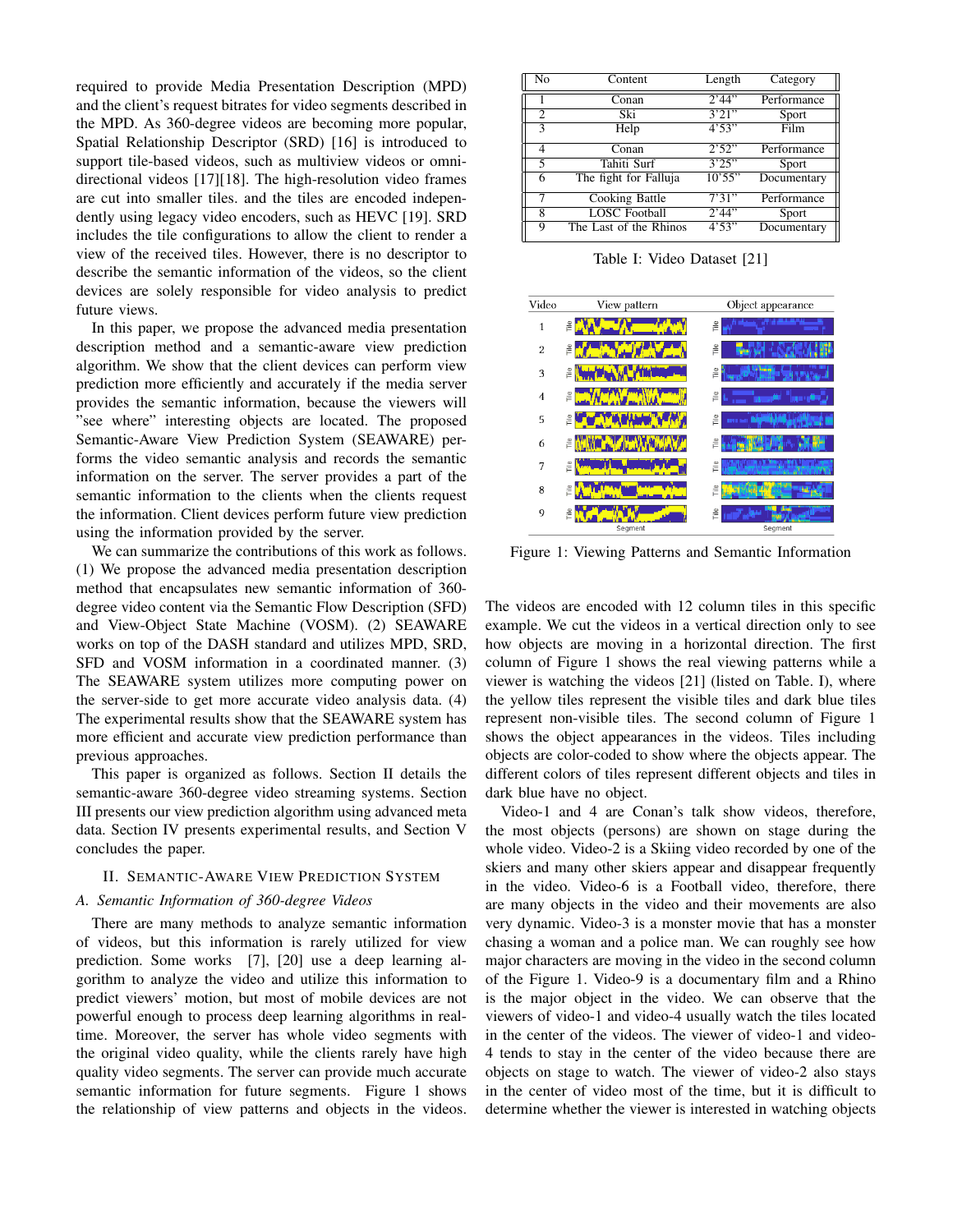

Figure 2: SEAWARE System



Figure 3: Server-Side Media Descriptive Layers

or more interested in watching other parts of the video, such as mountain or sky, because there are too many objects in the video. The viewer of video-3 has a dynamic viewing pattern, but we can find that the viewer's movement is correlated with objects' movements in the video. The viewing pattern and the object appearance are very similar to video-9, which means that the Rhino object in the video attracts the viewer the most.

#### *B. SEAWARE System Architecture*

We introduce the SEAWARE system to perform the view prediction using semantic information. SEAWARE is DASHbased 360-degree video streaming system using advanced meta data descriptors. Figure 2 shows a server and a client of SEAWARE. The server of SEAWARE analyzes videos to generate the Semantic Flow Descriptor (SFD), which records semantic information of 360-videos. The View-Object State Machine (VOSM) is added at the server to build a statistical model of viewers' movements, led by the objects. VOSM models the viewers' behaviors, captured by SFD, to understand which objects attract more viewers.

Figure 3 shows the new media presentation layers of the 360-degree video streaming system. Most of the existing video streaming systems including DASH have MPD files to provide video segments encoding (bitrate) information to the clients. MPD allows clients to request subset of the media to produce a "full 360 View" with video segments at the clients' desired bitrates. As 360-degree video has become more popular, SRD was introduced to stream tiled-media. By using SRD, clients can request a subset of tiles in the video segments to render a "visible tiles" only and save bandwidth. However, SRD does not include any information about viewing patterns of viewers (e.g., head movement positions) or semantic information of the videos (e.g., objects or scenes). Therefore, clients perform their view predictions by using their network conditions and their past tile-based view history.

Clients of SEAWARE are the same as DASH clients, but the control plane is much more advanced. SEAWARE clients receive MPD, SRD and SFD with VOSM information from the server to perform individual functions of the control plane as follows: Since clients can extract the semantic description regarding objects and scenes from SFD and VOSM, they do not need to analyze the video content themselves. Using VOSM per video segment, clients predict objects/scenes in the future view. Using SRD, clients map the future objects/scenes to tiles, gaining tile-based representations of future views, and pass the future tile-based view information to their rate selection modules. The clients' rate selection modules use MPD to request the appropriate quality of tiles in future segments from the server.

#### *C. Semantic Flow Descriptor (SFD)*

As shown in Figure 1, the view transition is correlated with object trajectories in the videos since the viewers tend to follow interesting objects/scenes of the video. An experiment in [2] shows that some tiles are more popular than other tiles because they encompass interesting points in the videos, which could be interesting objects, a salient part, and/or vanishing points. To find these points, machine learning technologies are mostly used that require a very powerful hardware performance, which is usually not available at mobile devices. The videos are stored at the servers which have better computing power than the mobile devices. Storing the whole video from the start to the end is another server's advantage when executing video analysis prior to any content viewing, while clients have only partial video segments that viewers watch during their content viewing. Therefore, it is a realistic assumption that the server performs video analysis when it receives any new 360-video content and prior to any content viewing by clients. The server can then encode the important semantic paths, and provide the semantic information to the clients right after the clients request the video segments. This semantic information aids clients to predict future views more efficiently without performing complicated video analysis at clients' sides.

We encode the information as a set of tiles in each segment. Therefore, when the clients receive the semantic information, clients directly identify which tiles have certain semantic information. It is different from using bounding boxes to indicate the object or event information. All tiles having overlap with bounding boxes should be received by clients to recover the objects. Therefore, encoding the information as a set of tiles helps reducing the amount of information to transmit and reduce the processing time to find overlaps between tiles and bounding boxes at the client-side. It is also compatible with DASH segments and tiles. Therefore, we define the Semantic Flow Descriptor (SFD) as a set of tiles in a segment that include objects. SFD is an advanced meta data that has an additional semantic information, the objects description. Therefore, the clients can get semantic information of the video by receiving SFD from the server. SFD indicates which objects exist in the segment and which tiles are required to display those objects. Figure 4 shows an example of SFD generation for three objects over three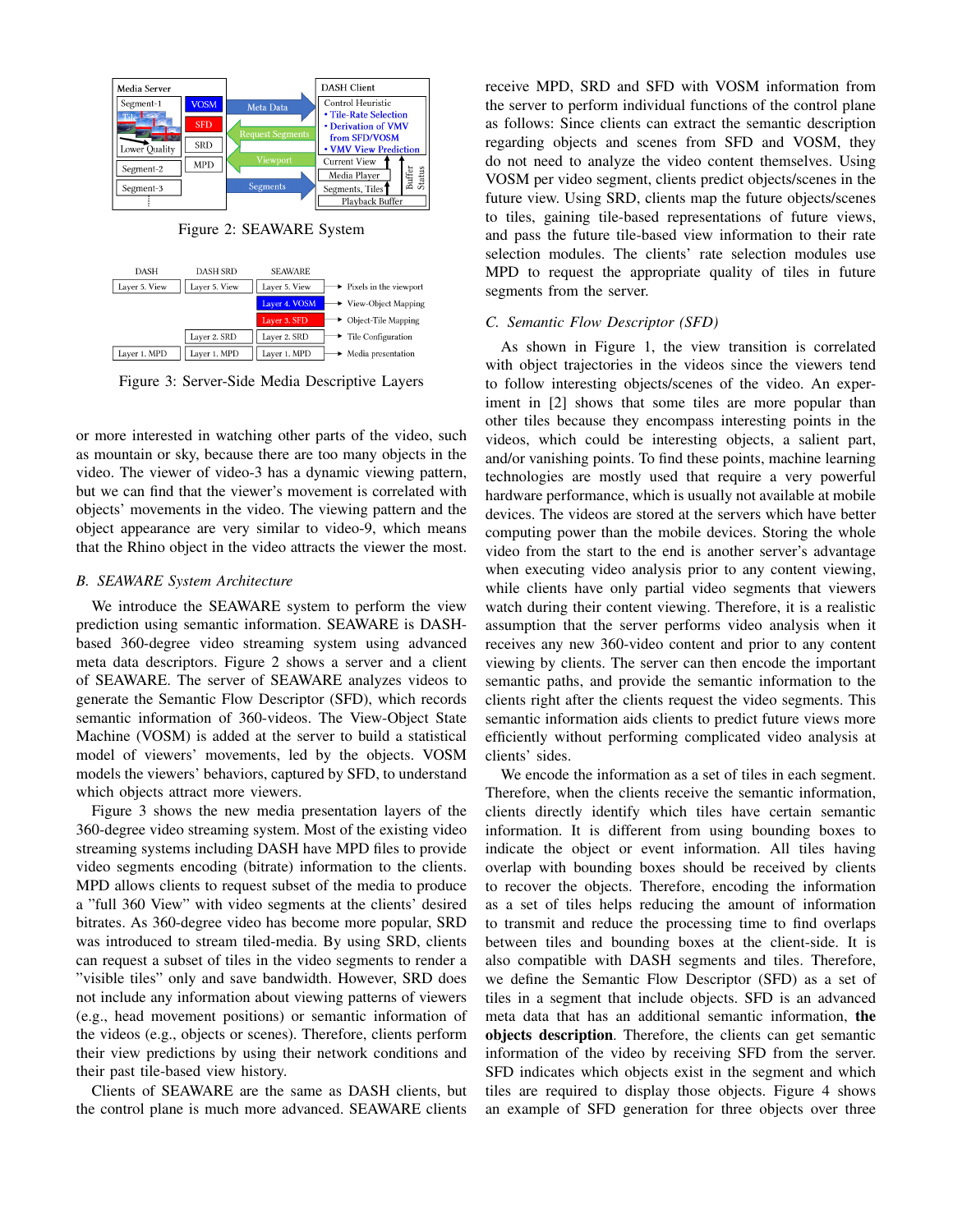

Figure 4: SFD

consecutive video segments. Every object is labeled with a set of tiles including this object. As the clients receive the SFD, clients identify which tiles have the objects in the segment. Moreover, clients can find out whether the current view includes tiles which include objects that the viewer is most likely interested in. Two objects are encoded as SFDs in the segment  $i - 2$ . To locate the objects,  $SFD_j^{i-2}$  stores a set of tiles including the object  $j$ . These objects move to a new location in the following segment  $i - 1$ , therefore,  $SFD_j^{i-1}, \forall j$  have the same object index but a different set of tiles representing different locations. A new object can appear and an existing object can disappear in the future segments. In this example, the person disappears, the car remains, and a new person appears in the segment i.

#### *D. View-Object State Machine (VOSM)*

We use a state machine to build a view transition model incorporating objects' descriptions and states. A goal of VOSM is to build a viewing behavior model using semantic information of the video. In other words, VOSM is built to understand and record which objects the viewers' are interested in within a certain segment, and how viewers change their interests in the following segments. The states in the VOSM represent the set of objects the viewers are interested in, and transition probabilities between states represent the probabilities that the viewers change the state in the following segment.

Figure 5 shows an example of VOSM for three consecutive segments. Every segment has a different number of possible View-Object states with three objects,  $O_1$ ,  $O_2$  and  $O_3$ , which appear and disappear in the three segments. The View-Object states are indicating the objects in viewers' views, where the NULL state means that there is no objects in the view. There can be a maximum of eight states when there are three objects, but states are only generated when at least one viewer had visited the state. We assume that the viewers are interested in the object  $j$  when the view has an overlapping region with  $SFD<sub>i</sub>$ . For example, at segment  $i - 2$ , let us assume that 10 viewers watch the segment  $i - 2$ . 2 viewers' views include none of the objects, 3 viewers' views include an object  $O_2$ , and 5 viewers' views include two objects  $O_1$  and  $O_2$ . Therefore, three states exist in the segment  $i-2$ , which are  $s_0^{i-2} = {\Phi}$ ,  $s_1^{i-2} = \{O_2\}$ , and  $s_2^{i-2} = \{O_1, O_2\}$ . In the following segment  $i - 1$ , none of the viewers' views include the object  $O_2$ , and the object  $O_3$  attracts 7 viewers while 2 of the viewers are still watching  $O_1$  and 1 viewer is not watching any object.



Figure 5: VOSM Generation

Therefore, there are four states generated for the segment  $i-1$ . Since there is only one object in the segment  $i$ , there are two possible states, which are  $s_0^i = {\Phi}$  and  $s_1^i = {O_3}$ .

When a server receives a new 360-degree video, it can process the video to generate MPD, SRD, and SFD information. The server starts to generate the VOSM when viewers start to watch the 360-degree video. As more users watch the video, the VOSM can gather more data. Every video will have their distinctive VOSM to record viewers' viewing patterns regarding the objects in the videos.

Between states, the transition probability is defined as a probability that viewers change their states to other states in the following segment.  $P_i$  is a transition matrix from segment  $i - 1$  to i and we show  $P_i$  next as an example if Figure 5.

$$
\mathbf{P}_{i} = \begin{Bmatrix} p(\mathbf{s}_{0}^{i}|\mathbf{s}_{0}^{i-1}) & p(\mathbf{s}_{0}^{i}|\mathbf{s}_{1}^{i-1}) & p(\mathbf{s}_{0}^{i}|\mathbf{s}_{2}^{i-1}) & p(\mathbf{s}_{0}^{i}|\mathbf{s}_{3}^{i-1})\\ p(\mathbf{s}_{1}^{i}|\mathbf{s}_{0}^{i-1}) & p(\mathbf{s}_{1}^{i}|\mathbf{s}_{1}^{i-1}) & p(\mathbf{s}_{1}^{i}|\mathbf{s}_{2}^{i-1}) & p(\mathbf{s}_{1}^{i}|\mathbf{s}_{3}^{i-1}) \end{Bmatrix} \tag{1}
$$

where the transition probabilities are defined as

$$
p(s_m^i | s_c^{i-1})
$$
  
= 
$$
\frac{\text{number of clients change their state from } s_c^{i-1} \text{ to } s_m^i}{\text{number of clients visiting } s_c^{i-1}}
$$
 (2)

VOSM is stored in the media server and updated every time the server receives the view information from the clients. Multiple viewers' views information is required to build the transition probability matrix. The transition matrix  $P_i$  is provided to the clients as part of VOSM when the clients request segment  $i$  to inform clients how other viewers changed their state when they watched segment  $i - 1$  and segment i.

#### III. VIEW PREDICTION ALGORITHM

Clients can move their view from segment  $i$ , which is the current segment that viewer is watching, to the view in the future segment  $i+1$  by referring to SFD and VOSM received from the media server. VOSM models the behaviors of viewers in terms of the objects they have watched. Therefore, VOSM can also provide future information, i.e., it can assist in determining which objects the viewer will probably watch under the condition that the viewer is watching certain objects currently. To predict the tiles to be required for rendering future view, SFD helps to identify tiles including the objects the viewer is going to watch. However, it is not sufficient to predict the visible tiles in the future, because SFD only provides the index of the tiles that will include the objects, but actual view of the viewer could include background or surrounding tiles that represent the real view. Therefore, we introduce the View Motion Vector (VMV) that captures motion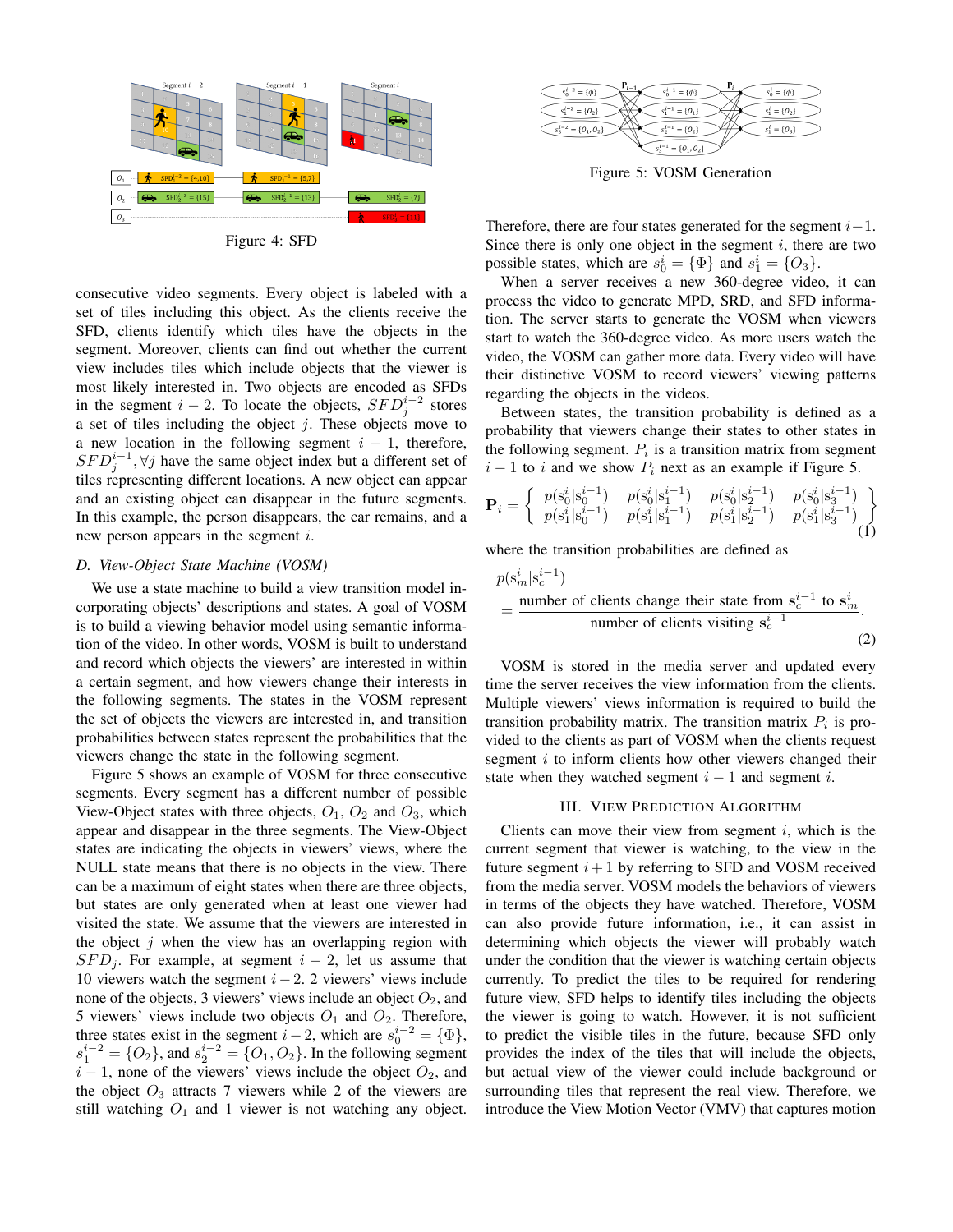

Figure 6: Future State Prediction using VOSM

directions of objects and therefore can move the current view and generate the future views.

# *A. Future State Prediction using VOSM*

Figure 6 shows an example of predicting a state in segment  $i+1$  given the current state  $s_1^i$  at the segment i using VOSM. The VOSM provides the probability that the viewer will watch a certain object in the future segment.

The probability that a viewer will change the state from the current state  $s_c^i$  to another state  $s_m^{i+1}$  for  $0 \le m \le M - 1$  is the column vector of the  $P_{i+1}$ , which is defined as a vector  $\mathbf{d} = \mathbb{R}^{1 \times M}$  whose elements are  $p(s_m^{i+1} | s_c^i)$ , for  $0 \le m \le$  $M-1$ , where M is the number of states in the segment  $i+1$ . We are also interested in the future states for longer prediction horizon. To predict a state in the segment  $i+2$ , we can perform a matrix multiplication  $P_{i+2} \times d_1$  to get  $d_2$ . In general, we can define a  $k^{th}$  future transition probability as

$$
\mathbf{d}_k = \mathbf{P}_{i+k} \times \dots \times \mathbf{P}_{i+2} \times \mathbf{d}_1. \tag{3}
$$

Since the state  $s_m$  consists of multiple objects, the probability  $p_j$  of watching the object  $O_j$  in future segment  $i+1$  is given as

$$
p_j = \sum_{\forall m, O_j \in \mathbf{s}_m} d^m \tag{4}
$$

where j is the object index and  $d^m$  indicates the  $m^{th}$  element of vector d. For example (see Figure 6), the probability of watching the object  $O_3$  is  $p_1 + p_2 = p(s_1^{i+1} | s_1^i) + p(s_2^{i+1} | s_1^i)$ because both  $s_1^{i+1}$  and  $s_2^{i+1}$  include the object  $O_3$ . The probability of watching the object  $O_4$  is  $p_2 = p(s_2^{i+1} | s_1^i)$ , and the probability the viewer will not watch any object is  $p_0 = p(s_0^{\bar{i}+1}|s_1^i).$ 

## *B. Future View Generation using VMV*

By using VOSM, we can predict which objects the viewer will probably watch in future segments. However, it does not mean that we can exactly identify which tiles will be shown in the future view. Therefore, we utilize the current view, which is a set of visible tiles in the segment  $i$ , and move it properly to include all objects possibly to be shown in the future view  $i + 1$ . If the predicted state in the VOSM is NULL state, then we assume that the viewers have no reason to turn their heads to watch other parts of the video. However, if the predicted state includes certain objects, then we assume that the objects will attract viewers and they will turn their heads to look at the objects. We can generate the possible future views in segment  $i+1$  as *currentview* +  $v_1$  and *currentview* +  $v_2$ , where the vectors  $v_1$  and  $v_2$  are the motion directions that can properly move all the tiles in *currentwiew* to the other set of tiles that



Figure 7: View Motion Vector (VMV) for the Future View Prediction

include the object  $O_1$  and  $O_2$  respectively, when the predicted states include  $O_1$  and  $O_2$ .

We define the *View-Motion Vector (VMV)* as a vector that describe a motion of the view from current segment to the future segment to follow the movements of objects. Since the motions of objects will lead viewers' movements, we utilize SFD information to derive and compute VMV. To compute a VMV for the movement of a view from segment  $i$  to segment  $i + 1$ , the center point of  $SFD_j^{i+1}$  is compared to the center point of  $SFD_j^i$  to calculate VMV  $v_j$  for object j.

$$
v_j = center(SFD_j^{i+1}) - center(SFD_j^i)
$$
 (5)

Figure 7 shows an example of VMVs. The current view consists of four tiles and it includes two objects. SFD will inform clients of which tiles will include the objects in the future segments. We want to find the VMV that can move the current view to the future view including tiles that will have desired objects. In Figure 7 example, a person and a car move in different directions and stay in different sets of tiles. To follow the person, we need to move the current view using a vector  $v_1$ . To follow the car, we need to move the current view using vector  $v_2$ .

Since the VOSM provides the probability of including the objects in the future view, we can decide the probability  $w_t$ that the tile t will be shown in the future segment  $i + 1$  using  $p_j$  from Equation 4 and  $futureview_j = currentview + v_j$ , where  $j$  is the object index. The probability of watching the tiles that belong to  $futureview_j$  in the segment  $i + 1$  is  $p_j$ . If the tiles belong to multiple future view in  $i + 1$ , then we have to sum up all  $p_i$  for all  $futureview_i$  including the tile.

$$
w_t = \sum_{\forall j, t \in future view_j} p_j \tag{6}
$$

Since the SFD and VOSM information come from the server, the clients only require to compute VMV to predict the required tiles in the future. This information will be used for rate selection under limited bandwidth.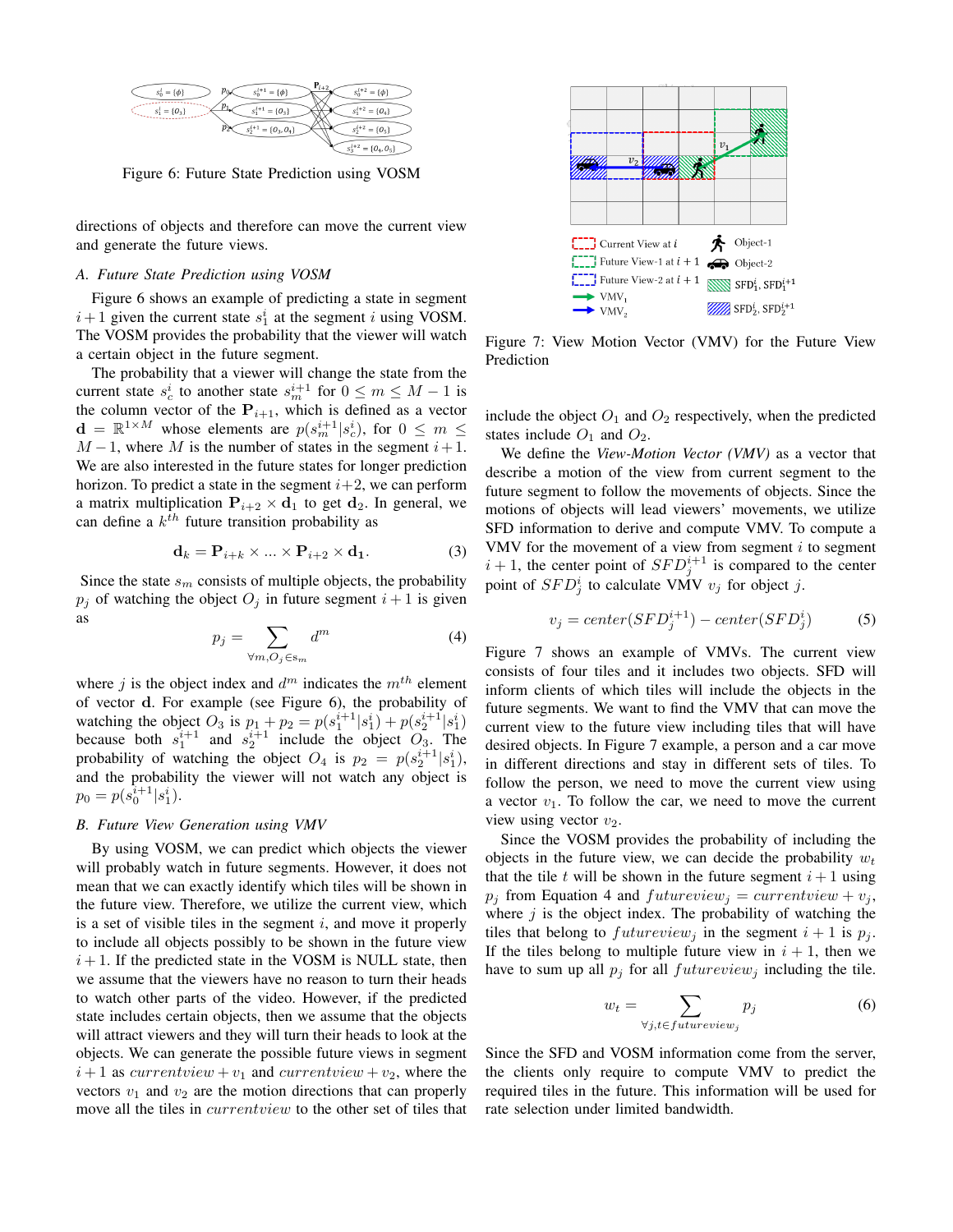

Figure 8: View Prediction Performance

## IV. PERFORMANCE EVALUATION

Nine videos (Table I) and 48 users' view traces are used for the performance evaluation. The data set [21] provides the 360 degree videos along with view traces. The videos are divided into 6 by 12 tiles and tiles are encoded independently using ffmpeg [22] to four different qualities. A segment duration is 1 second. Objects are found in the video using Yolov3 [23] based object detection in every frame and the Deepsort multiple object tracking algorithm[24] is used to track the objects. This information is encoded as a SFD by mapping the location of the objects into the set of tiles for each video and stored at the media server along with MPD and SRD. 43 viewers' view traces are used to build a VOSM at the server, and remaining 5 viewers' data is used to test the performance of the view prediction algorithm.

To evaluate the performance of the proposed view prediction algorithm in the end-to-end streaming system, we have generated a networking model that transmits the video segment data. A real HSDPA network trace [25] is used to evaluate the performance of the 360-degree video streaming system with the network variation.

## *A. View Prediction*

We first measure the performance of view prediction algorithms without considering the bandwidth variation. The precision (prediction accuracy) is measured as

$$
\sum_{t=1}^{T} \min(w_t, g_t) \tag{7}
$$

where  $g_t$  is a normalized ground truth that has 0 for nonvisible tiles and  $1/(number of visible tiles)$  for visible tiles, and  $w_t$  is a predicted probability that tile t will be shown in the future segment. Figure 8a shows the average precision for 1-sec prediction horizon of the proposed SEAWARE system, Linear Regression (LR) [3], and Navigation Graph (NG) [5] based view prediction method. We could find that the proposed SEAWARE system performs better than the LR and NG for all videos. We have analyzed the videos in terms of objects shown in the videos to find the reason why the prediction



Figure 9: Video Semantic Information

algorithm performs differently in each video. Figure 9 shows the average number of states per object in VOSM, the average life time of the objects, and the total number of objects shown in nine videos. It shows that the video-1 has two states per object on average, which means that there are two possible choices for the next segment on average when the viewer is watching a certain object. Other videos have less than two states per object on average and especially the video-8 has the smallest average number of states per object. Therefore, VOSM can make more accurate prediction of the view in the next segment for video-8. In other words, if the number of states per object is 1, it means that all viewers make the same choice for the next view. Therefore, the performance gain we can get by using the SEAWARE is larger with smaller number of states per object. The average life time of the objects counts the average number of segments that the objects appear in the video. Video-6, 7, 8 and 9 have longer life time of the objects than videos-1, 2, 3, 4 and 5, which helps predicting the next view relying on the objects' trajectories. We also count the number of objects shown in the videos. Video-6 has a large number of objects found in the video and it helps build a viewing behavior model in terms of objects.

The average prediction errors for 1-sec prediction horizon (Figure 8b) are also measured to find how often the view prediction algorithms fail to predict visible tiles in the future segment. The Prediction Error is measured by counting required tiles that have  $p_t = 0$  over total required tiles to render the view. Since the clients will not request the tiles having  $p_t = 0$ , there is a risk to show blank area to the viewer when the Prediction Error is high. Figure 10b shows that LR has the highest prediction error compared to NG and SEAWARE. The Precision of LR is better than the Precision of NG, but NG has the smallest prediction error, therefore, we cannot directly decide which prediction method is better. Since NG refers all other viewers' view history to produce the prediction matrix, NG usually requests every tile that other viewers watched in the past. It makes the Prediction Error small, but there is some loss in Precision performance. SEAWARE has the best precision performance compared to NG and LR, and has better prediction error performance than LR.

Figure 8c and Figure 8d show the precision and the prediction error performance for 5-sec future view prediction results. The view prediction performance degrades with the longer prediction horizon. In terms of the precision, NG works best for video-1,2,3,4,8,9 and SEAWARE works best for video-6,7. video-6 has the largest number of objects shown in the video, and video-7 has the longest life time of the objects. In other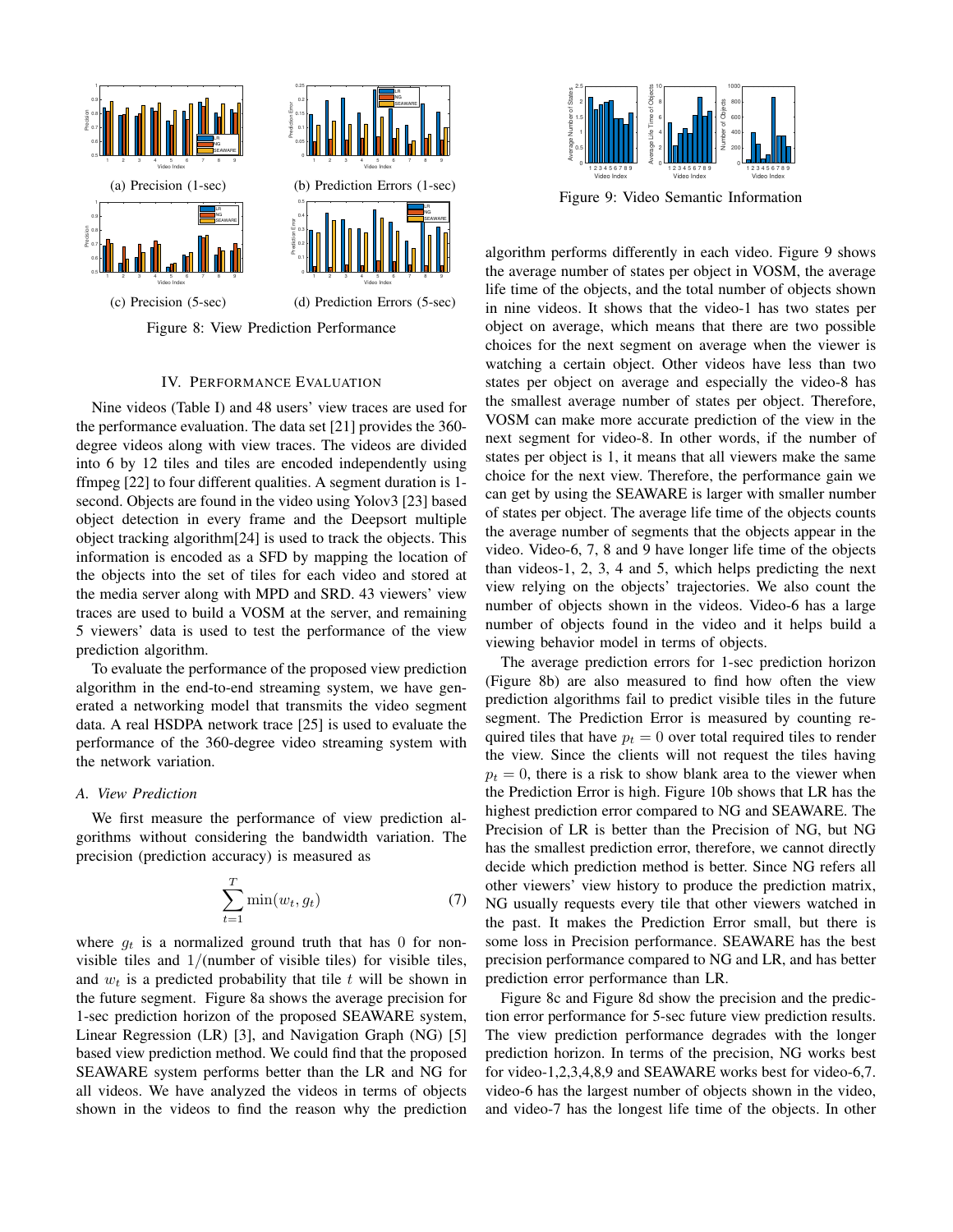

(a) Average V-PSNR with Stable Network





(b) Average Blank Area in the View with Stable Network



(c) Average V-PSNR with Variable Network

(d) Average Blank Area in the View with Variable Network

Figure 10: Average V-PSNR and Average Blank Area (BA)

words, SEAWARE works better when the video has many objects and their life time is long. NG has the lowest prediction errors because NG usually request more tiles that were seen by other viewers. However, we could find that the precision performance of 1-sec prediction horizon affects the most on V-PSNR and Blank Area performance, which are more closely related to viewers' actual experience. We discuss the results in the following section.

#### *B. Viewport-PSNR (V-PSNR) and Blank Area (BA)*

To evaluate more realistic performance of the view prediction algorithms in 360-degree video streaming system, we have applied the rate selection algorithm to measure quality of tiles that will be shown to the viewers. The Windowbased rate adaptation algorithm (WBA) [12], [11] is used for rate selection of tiles with given probability matrix derived from the view prediction algorithms. WBA allows the rate selection of tiles [13], the client buffer management, and the fast switching [26], [12] to update the existing video segments in the buffer. Two types of network traces are used to test the algorithms. A stable network condition is considered for a wired network, and a variable network condition is considered for a wireless network.

Figure 10 shows the average V-PSNR and the average BA for nine videos (Table. I). V-PSNR represents the quality of the view, which is measured by comparing a received view with the original view. BA indicates the average number of tiles that are missing over total number of tiles required to render the view. Therefore, the viewers will see more blank (or black) area in their view when BA is larger. BA is an important performance evaluation metric for 360-degree videos. In case of conventional video streaming systems, video freezing rate (or re-buffering rate) is important because it indicates how often the client-side buffer depletes and the clients should wait until the video resumes. However, in tiled media, a video may not freeze even if the client does not receive tiles to render the view, but those missing tiles will show blank areas in the view and it will affect the viewer's experience degrading. Therefore, we have to measure how large the blank area is in the view.

MONO represents the system that has no view prediction, assuming every tile has the same probability of view. MONO has poor V-PSNR performance because it streams all tiles in the same quality. Therefore, most of the bandwidth is wasted due to streaming non-visible tiles. However, MONO has very low BA with the stable network condition because it will request every tile with lower video quality. LR, NG, and SEAWARE perform much better than MONO since they perform view prediction using single viewer's view data, multiple viewers' view data, and multiple viewers' view data combined with semantic information respectively. Figure 10a shows that SEAWARE can achieve the best V-PSNR performance. Ideal represents the video streaming system with perfect view prediction. Therefore, we know how much performance loss we had because of view prediction errors. BA (Figure 10b) shows an advantage of using SEAWARE. In most of the videos, SEAWARE can achieve less than 4% of BA, which means that viewers' will rarely see a blank area while other schemes have higher BA (up to 10%). Ideal has almost 0% BA because the view prediction is perfect.

Figure 10c and 10d show the performance with variable network condition [25]. We can observe that the V-PSNR and BA performance are worse compared to V-PSNR and BA performance in the stable network condition. The network bandwidth variation makes it more difficult to receive all required tiles because the network sometimes reaches a too low bandwidth status to receive all required tiles with the lowest quality. However, LR, NG, and SEAWARE have less performance degradation than MONO because they can receive visible tiles utilizing given bandwidth more efficiently. SEAWARE achieves the best V-PSNR and BA performance in the variable network condition since it's prediction accuracy is higher than other prediction schemes and prediction errors are smaller than LR.

We can observe that MONO has very poor BA performance in the variable network condition. MONO cannot stream visible tiles when the network bandwidth is very small, because it wastes most of the bandwidth streaming non-visible tiles. Moreover, even with the Ideal view prediction, there are some blank area in the view in variable network, which means that the network bandwidth is sometimes too small to transmit all visible tiles.

#### *C. Overhead Analysis*

SEAWARE requires SFD and VOSM in addition to SRD. The total storage required for the SFD files is up to 100KB per video and the storage required for the VOSM file (including states and transition matrix) is 10KB per video on average. SFD file is generated for each segment and delivered only when clients request corresponding segment. The average size of SFD files is smaller than 1KB per segment which is significantly smaller compared to video segments (up to 5.8MB).